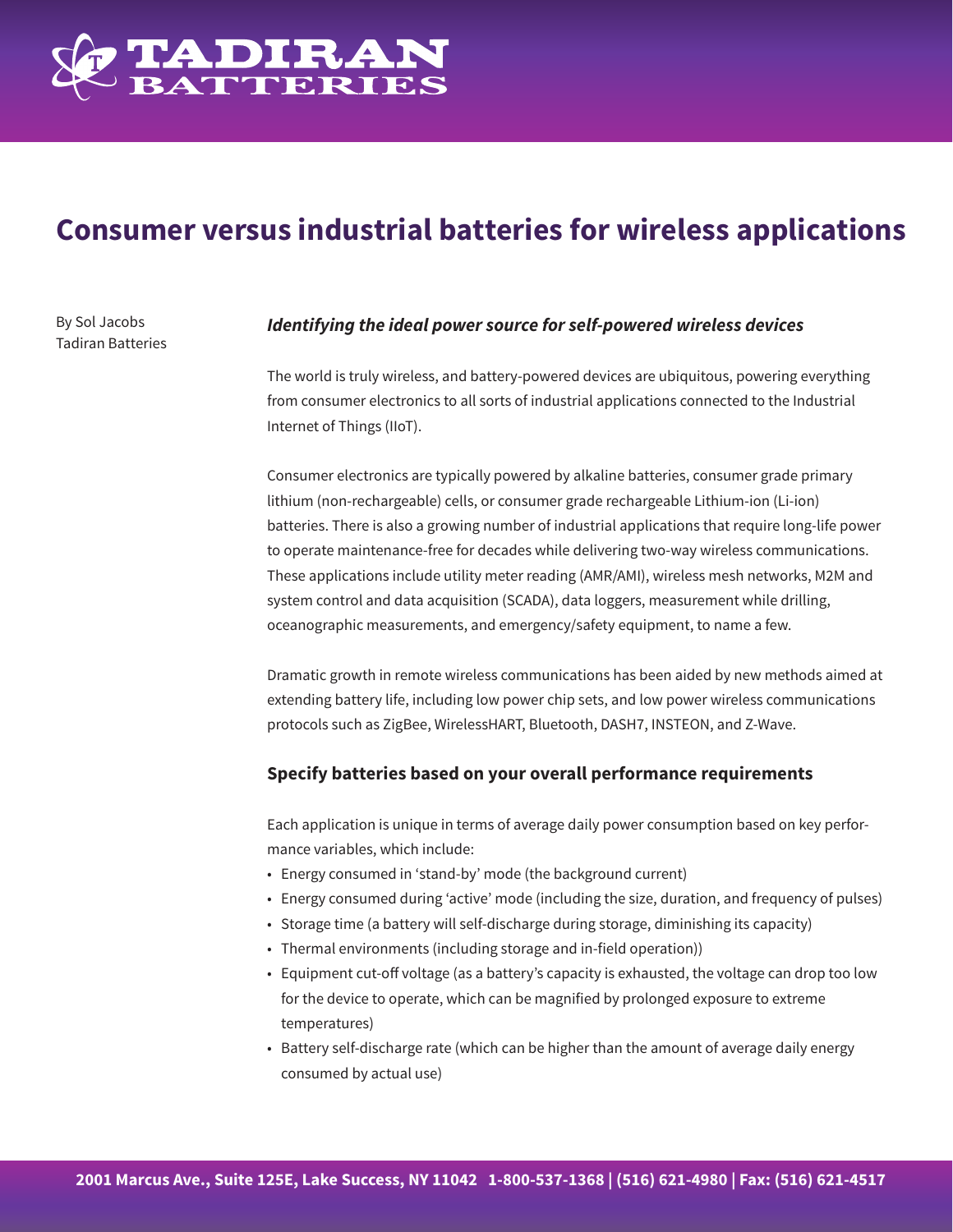

- Battery replaceability or rechargeability
- Total cost of ownership (factoring in the initial purchase price of the battery along with all expenses to replace batteries over the expected lifetime of the device, where applicable)

Specifying a power supply involves certain trade-offs, so you need to prioritize your list of desired attributes to ensure that the power supply best matches the requirements of the wireless device, especially in remote applications.

#### **Don't be misled by low initial expense**

Consumer primary (non-rechargeable) batteries are mainly used to power flashlights, remote controls, and toys. In addition, consumer grade rechargeable Li-ion batteries typically power smart phones, tablets and notebook computers, and similar devices.

Be aware that the low initial cost of a relatively short-lived consumer battery can be highly misleading when applied to long-term industrial applications, including the risk of reduced productivity and/or the loss of sensitive data due to battery failure.

With long-term deployments, you need to mindful of the total cost of ownership, factoring in all costs associated with future battery maintenance or replacement, which can skyrocket if the wireless device is being deployed in a remote, difficult-to-access location. For example, accessing a wireless device that measures structural stress on a bridge abutment can involve major costs to erect scaffolding and where maintenance crews need to wear safety harnesses. Certain remote locations are completely inaccessible for battery replacement, such as seismic monitoring sensors deployed on the ocean floor.

**Alkaline cells** are readily available and extremely inexpensive, but have major drawbacks, including low voltage (1.5 V), a limited temperature range (-0°C to 60°C), a high annual self-discharge rate that reduces life expectancy to 2-3 years, and crimped seals that may leak.

**Consumer primary lithium cells** are inexpensive, delivering 1.5 V or 3 V, along with high pulses to power a camera flash. These batteries have limitations that include a narrow temperature range (-20°C to 60°C), a high annual self-discharge rate, and crimped seals that may leak.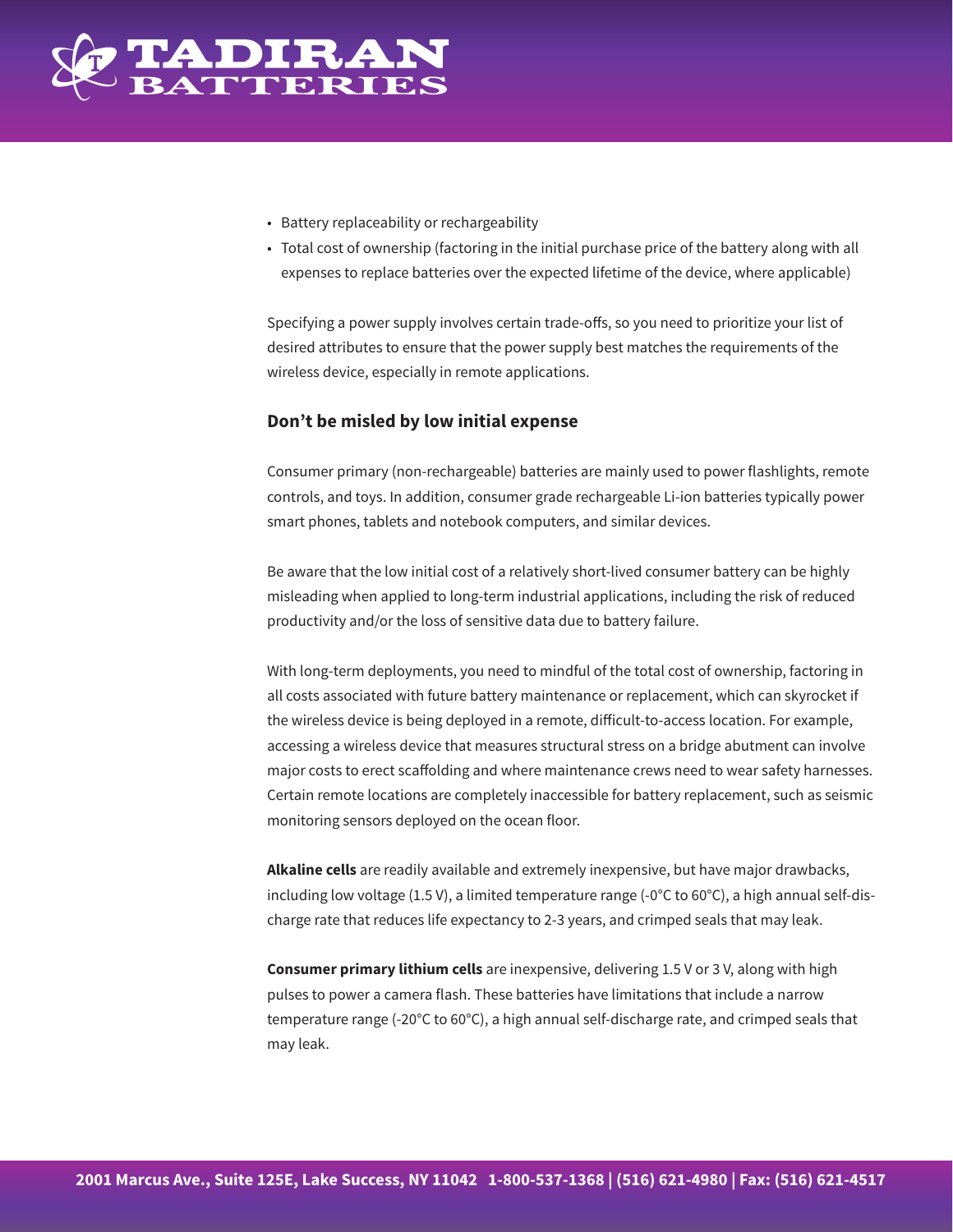

| <b>Primary Cell</b>              | <b>Lisocl</b><br>Bobbin-type with<br><b>Hybrid Layer</b><br>Capacitor | <b>LiSOCI</b><br>Bobbin-type | <b>Li Metal Oxide</b><br>Modified for<br>high capacity | <b>Li Metal Oxide</b><br>Modified for<br>high power | <b>Alkaline</b>                   | LiFeS,<br>Lithium Iron<br><b>Disulfate</b> | LiMnO <sub>2</sub><br><b>CR123A</b> |
|----------------------------------|-----------------------------------------------------------------------|------------------------------|--------------------------------------------------------|-----------------------------------------------------|-----------------------------------|--------------------------------------------|-------------------------------------|
| Energy Density (Wh/1)            | 1,420                                                                 | 1,420                        | 370                                                    | 185                                                 | 600                               | 650                                        | 650                                 |
| Power                            | Very High                                                             | Low                          | Very High                                              | Very High                                           | Low                               | High                                       | Moderate                            |
| Voltage                          | 3.6 to 3.9 V                                                          | 3.6V                         | 4.1V                                                   | 4.1V                                                | 1.5V                              | 1.5V                                       | 3.0V                                |
| Pulse Amplitude                  | Excellent                                                             | Small                        | High                                                   | Very High                                           | Low                               | Moderate                                   | Moderate                            |
| Passivation                      | None                                                                  | High                         | Very Low                                               | None                                                | N/A                               | Fair                                       | Moderate                            |
| Performance at<br>Elevated Temp. | Excellent                                                             | Fair                         | Excellent                                              | Excellent                                           | Low                               | Moderate                                   | Fair                                |
| Performance at<br>Low Temp.      | Excellent                                                             | Fair                         | Moderate                                               | Excellent                                           | Low                               | Moderate                                   | Poor                                |
| <b>Operating Life</b>            | Excellent                                                             | Excellent                    | Excellent                                              | Excellent                                           | Moderate                          | Moderate                                   | Fair                                |
| Self-Discharge Rate              | Very Low                                                              | Very Low                     | Very Low                                               | Very Low                                            | Very High                         | Moderate                                   | High                                |
| Operating Temp.                  | -55°C to 85°C,<br>can be extended<br>to 105°C for a<br>short time     | -80°C to 125°C               | -45°C to 85°C                                          | -45 $^{\circ}$ C to 85 $^{\circ}$ C                 | $-0^{\circ}$ C to 60 $^{\circ}$ C | $-20^{\circ}$ C to 60 $^{\circ}$ C         | 0°C to 60°C                         |

## **Comparing primary (non-rechargeable) batteries**

**Lithium thionyl chloride (LiSOCl<sub>2</sub>) cells** are overwhelmingly preferred for remote wireless applications that require long-term power in extreme environments with daily energy usage measured in microamps. Bobbin-type LiSOCl<sub>2</sub> batteries feature the highest capacity and highest energy density of any lithium chemistry, along with an extremely low annual self-discharge rate (less than 1% per year). This chemistry also features the widest temperature range (-80°C to 125°C), and a glass-to-metal hermetic seal that resists battery leakage.

How a bobbin-type LiSOCl<sub>2</sub> battery is manufactured, and the raw materials used, can greatly influence its operating life. For example, an inferior quality LiSOCL<sub>2</sub> battery may have an annual self-discharge rate of up to 3% per year, losing 30% of its available capacity every 10 years, thus making 40-year battery life impossible. Conversely, a superior quality bobbin-type LiSOCl<sub>2</sub> battery can feature an annual self-discharge rate as low as 0.7% per year, thus permitting certain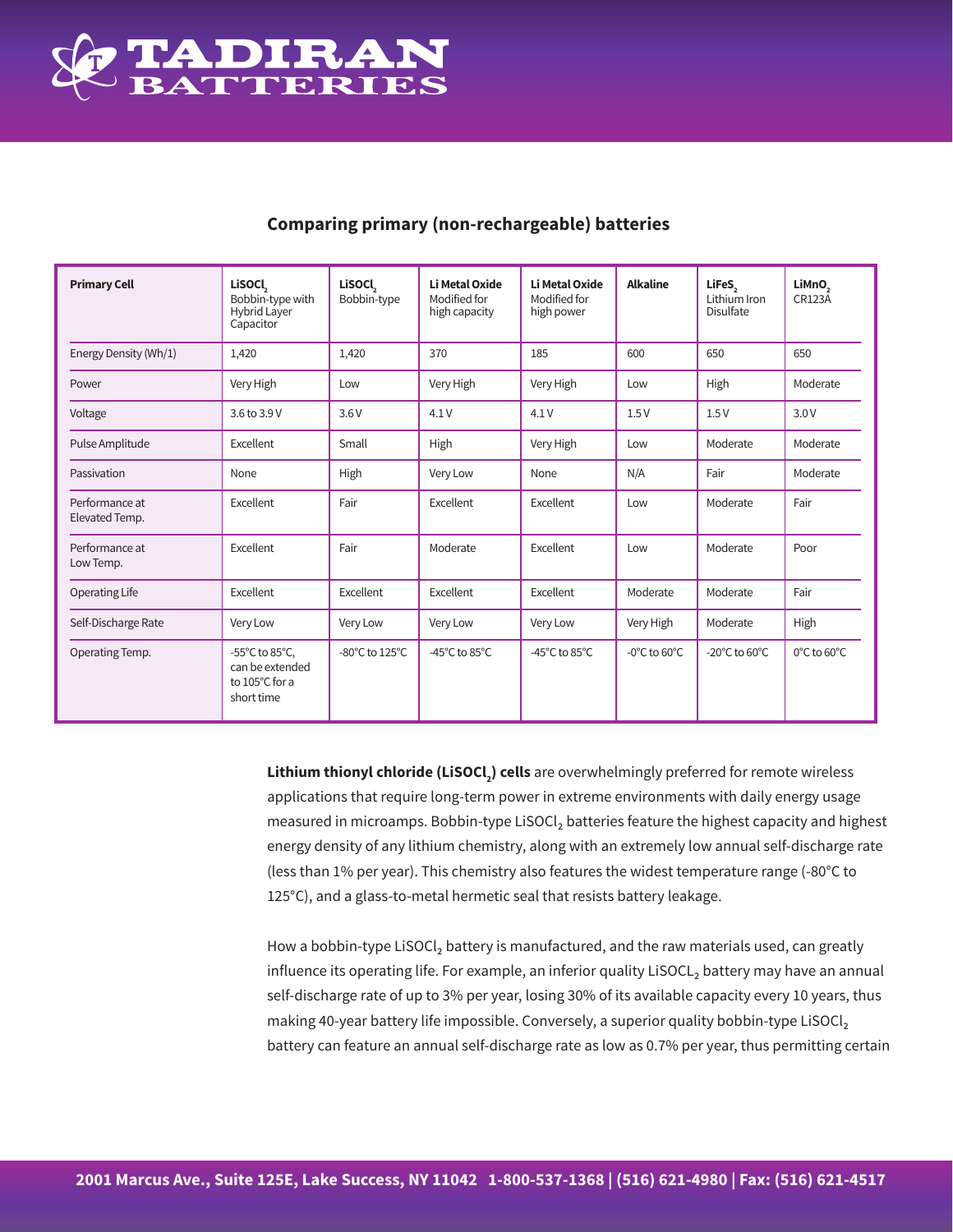



*Don't be fooled by lower quality LiSOCl*₂ *batteries that can have a self-discharge rate of up to 3% per year.*

wireless devices to operate for up to 40 years on a single battery. Specifying a superior grade LiSOCl₂ battery could substantially lower your total cost of ownership by eliminating the need for future battery replacements, as the labor savings alone will far exceed the cost of the batteries themselves.

To ensure long-term battery performance even in extreme environments, state-of-the-art manufacturing techniques are required to produce superior quality batteries. This starts by choosing the highest grade of raw materials, then employing total quality management tools such as six sigma methodologies and statistical process controls (SPC) during all phases of manufacturing to ensure greater lot-to-consistency. Not all batteries are manufactured to such high standards, so due diligence is required to verify that the batteries are UL-approved and offer a higher safety margin, able to withstand extreme temperatures, humidity, shock, vibration, and puncture.

With the labor costs to replace battery replacement being many times more expensive than the batteries themselves, it is important to do your due diligence and inquire about the source of the raw materials, the manufacturing processes employed, and to verify the accuracy of all claims involving battery life expectancy based on expected daily energy usage along with energy lost to annual battery self-discharge.

Theoretical testing often fails to accurately predict real-life battery self-discharge rates, especially for cells that will be exposed to extreme temperatures for prolonged periods. To address this issue, Tadiran has created a vast database comprised of long-term lab test results and in-field data from batteries working under a variety of environmental condition. This reliable data enables highly accurate predictive models to simulate how bobbin-type LiSOCl<sub>2</sub> batteries will perform in virtually all remote wireless applications.

## **Industrial applications require more robust batteries**

Consumer batteries do not perform well in extreme environments. A prime example is the cold chain, where wireless devices continually monitor the transport of frozen foods, pharmaceuticals, tissue samples, and transplant organs at controlled temperatures as low as -80°C. Bobbin-type LiSOCl<sub>2</sub> batteries are uniquely suited for the cold chain due to their high specific energy (energy per unit weight), high energy density (energy per unit volume), and their non-aqueous electrolyte, as the absence of water allows specially modified cells to operate below -80°C.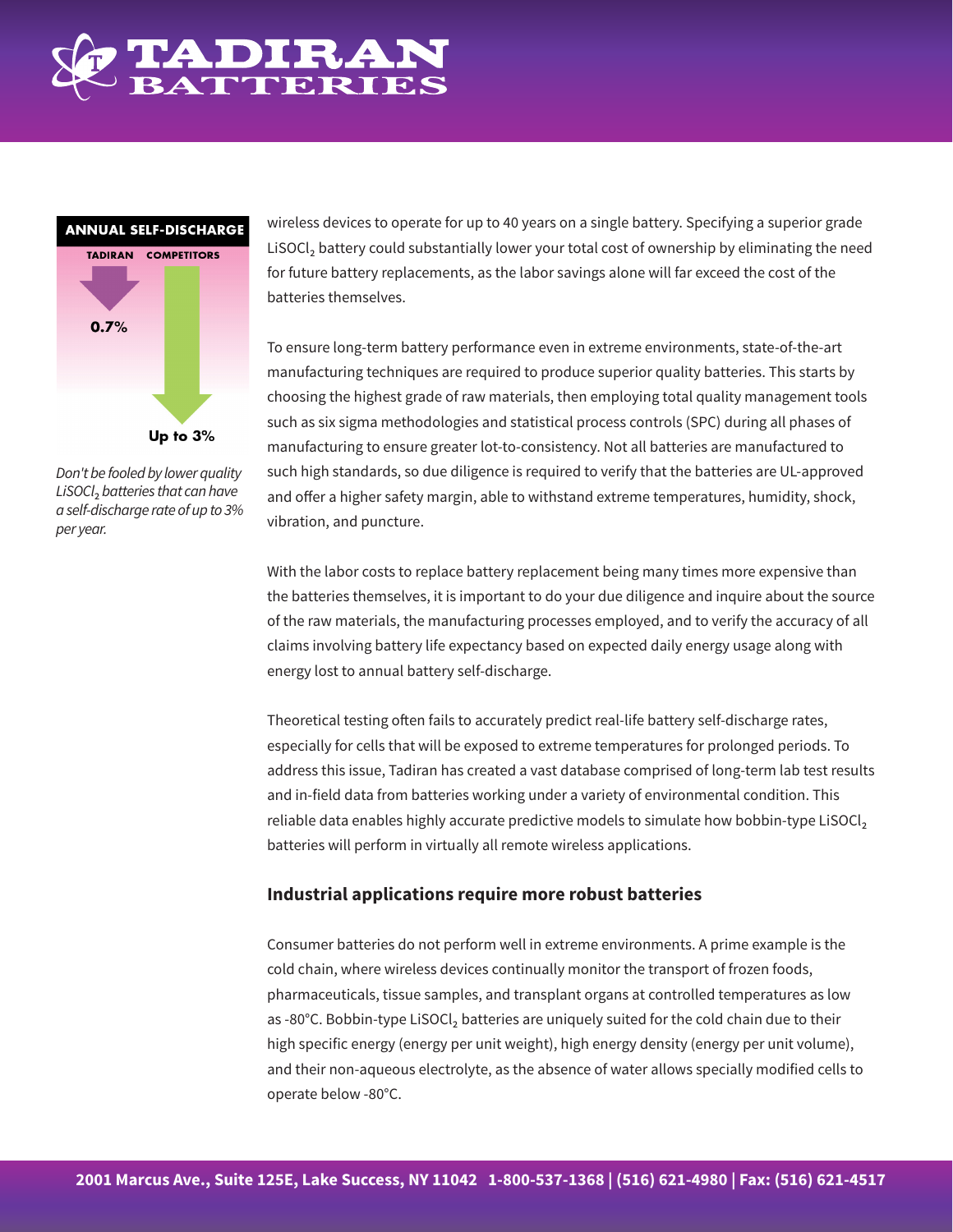



*Awarepoint medical asset tracking RFID tags contain bobbin-type LiSOCl2 batteries that can withstand high temp. autoclave sterilization without having to remove the battery, saving labor and providing a continuous data stream.*



*PulsesPlus™ batteries can last up to 40 years while delivering the periodic high pulses required for two-way wireless communications.*

Bobbin-type LiSOCl₂ batteries can also be modified to handle extremely high temperatures up to 125°C. For example, these cells are used in active RFID tags that monitor the location and status of medical equipment, allowing these portable devices to undergo autoclave sterilization without having to remove the battery.

Wireless devices also increasingly require periodic high pulses to power two-way wireless communications, remote shut-off capabilities, and other advanced functionality. To offset the added power consumption, these devices must be designed to conserve energy by operating mainly in a "stand-by" state that draws nominal amounts of current, only becoming "active" for brief intervals to sample and transmit data.

Standard bobbin-type LiSOCl<sub>2</sub> batteries are ideal for delivering low rate current. But when a high pulse is required, these batteries can experience a temporary drop in voltage, or transient minimum voltage (TMV). Consumer electronic devices use supercapacitors to minimize TMV. However, supercapacitors are ill suited for industrial applications due to their inherent drawbacks, including a high self-discharge rate (up to 60% per year) and a limited temperature range that prohibits their use in harsh environments. A supercapacitor made up of two 2.5 V capacitors in series also requires a balancing circuit, which draws added current.

For long-life industrial applications, the predominant solution is to combine a standard bobbin-type LiSOCl, cell with a patented Hybrid Layer Capacitor (HLC). The battery and HLC work in parallel, with the standard battery supplying background current while the single-unit HLC acts like a rechargeable battery to store and deliver periodic high pulses. As an added bonus, this hybrid bobbin-type LiSOCl2 battery features a unique end-of-life voltage plateau that can be interpreted to provide low battery status alerts.

## **Certain wireless applications are ideal for energy harvesting**

A growing number of wireless applications consume milliamps of daily energy (enough to prematurely exhaust a primary lithium battery), making them better suited for an energy harvesting device in combination with a rechargeable Lithium-ion (Li-ion) battery that stores and delivers periodic high pulses.

Consumer grade Li-ion batteries have become extremely popular due to their high efficiency and high power output. The most popular type of Li-ion cell, the 18650, was developed by laptop computer manufacturers as an inexpensive solution only designed to last approximately 5 years and 500 full recharge cycles.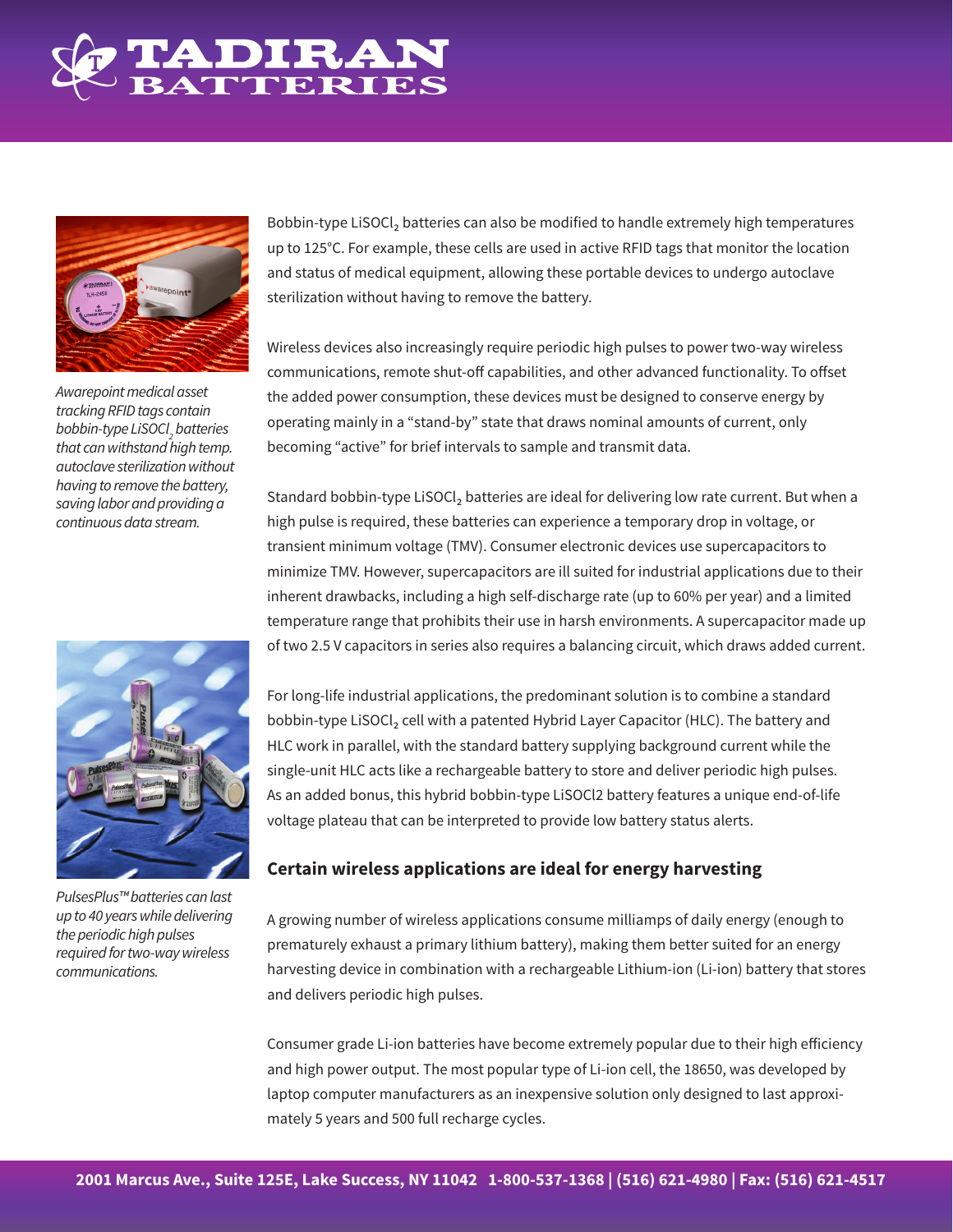



*Industrial grade TLI Series rechargeable Li-ion batteries operate up to 20 years and 5,000 recharges, delivering high pulses and an extended temperature range.*

Consumer grade rechargeable Li-ion batteries are ill suited for long-term deployments in extreme environments due to a gradual degradation of the cathode, making them less receptive to future recharging, which reduces their potential lifespan. Consumer grade Li-ion batteries also have other drawbacks, including a high self-discharge rate and a relatively narrow operating temperature range.

To overcome these limitations, industrial grade rechargeable Li-ion batteries are now available that can operate maintenance-free for up to 20 years and 5,000 full recharge cycles.

Industrial grade Li-ion batteries feature a very low annual self-discharge rate and can be recharged in extreme temperatures (-40°C to 85°C). Unlike consumer batteries, these cells can deliver the high pulses needed for two-way wireless communications (up to 15A pulses from an AA-sized cell), and also feature a glass-to-metal seal to withstand harsh environments and help prevent battery leakage.

| A Comparison of Rechargeable Li-ion Cells | <b>TLI-1550 (AA)</b><br>Industrial Grade | 18650 Li-ion<br>Consumer Grade |                |
|-------------------------------------------|------------------------------------------|--------------------------------|----------------|
| Diameter (max)                            | [cm]                                     | 1.51                           | 1.86           |
| Length (max)                              | [cm]                                     | 5.30                           | 6.52           |
| Volume                                    | [cc]                                     | 9.49                           | 17.71          |
| Nominal Voltage                           | [V]                                      | 3.7                            | 3.7            |
| Max Discharge Rate                        | [C]                                      | 15C                            | 1.6C           |
| Max Continuous Discharge Current          | [A]                                      | 5                              | 5              |
| Capacity                                  | [mAh]                                    | 330                            | 3000           |
| <b>Energy Density</b>                     | [Wh/l]                                   | 129                            | 627            |
| Power [RT]                                | [Wh/liter]                               | 1950                           | 1045           |
| Power [-20°C]                             | [Wh/liter]                               | >630                           | <170           |
| <b>Operating Temperature</b>              | deg. C                                   | $-40$ to $+90$                 | $-20$ to $+60$ |
| <b>Charging Temperature</b>               | deg. C                                   | $-40$ to $+85$                 | $0$ to $+45$   |
| Self Discharge Rate                       | [%/Year]                                 | 5                              | 20             |
| Cycle Life                                | $[100\%$ DOD]                            | $~5000 \text{ (a 4.1V)}$       | ~100           |
| Cycle Life                                | [75% DOD]                                | $~25,000 \text{ (a)} 3.9V$     | ~100           |
| Cycle Life                                | [50% DOD]                                | $~50,000 \text{ (a)} 3.67V$    | ~5650          |
| Operating Life                            | [Years]                                  | >20                            | $<$ 5          |